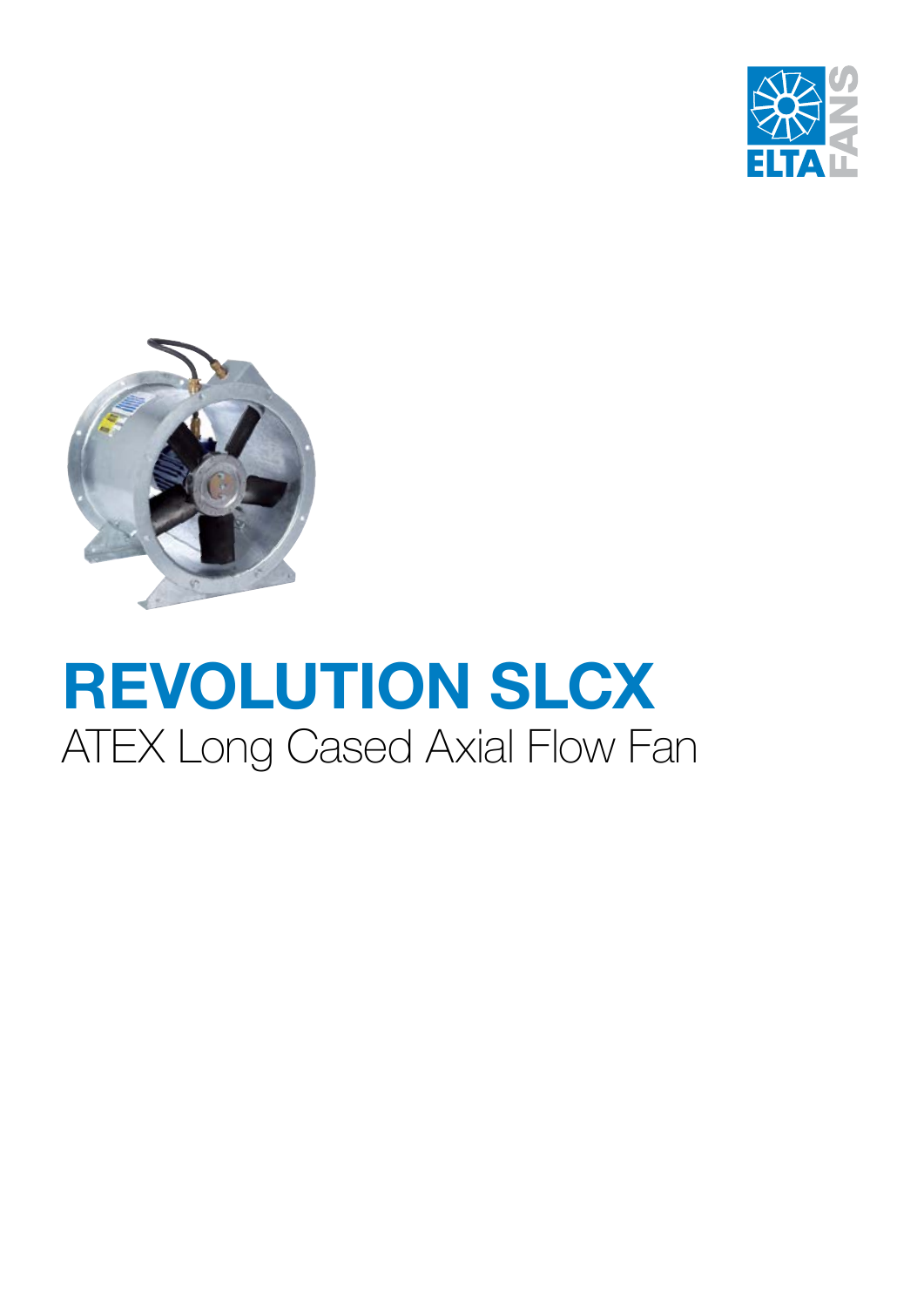### Product Overview

- 7 standard sizes from 355mm to 710mm
- Air volume flow rates up to 6.8 m<sup>3</sup>/s
- Static pressure up to 872 Pa
- Suitable for operating temperatures up to +40°C
- Suitable for extract or supply systems
- Available in **AC**

**A range of ATEX rated duct mounted Contents axial fans, manufactured in heavy gauge sheet steel. These units are designed to meet the requirements for Hazardous Areas with carbon filled anti-static impeller blades and protection to Ex h IIC T4 Gb.**

#### **Intelligent Design**

Classified for constructional safety and the requirements stated in 2014/34/ EU directive, Gas, Zone and ignition temperature protection to Ex h IIC T4 Gb.

#### **Efficient Performance**

Adjustable pitch aerofoil section impellers with blades made from high quality carbon filled anti-static material for enhanced performance. Hubs are die cast aluminium.

#### **Warranty**

Each SLCX has a 12 month warranty.

#### **Construction**

Constructed from a single sheet of steel, with both motors and axial impellers mounted within the length of the unit casing. All casing parts are heavy gauge mild steel sheet, roll formed and welded, then dip galvanised to BS EN ISO 1461:1999 after fabrication.

#### **Impeller**

Adjustable pitch aerofoil impellers are provided with blades made from high quality carbon filled anti-static material. Impellers are factory set at an angle to provide maximum performance. Hubs are manufactured from die cast aluminium alloy (LM24). Assembled impellers are dynamically balanced to ISO 14694 Grade G6.3.

#### **Typical Applications**

- Chemical Process
- Water and Sewage Treatment
- Material and Gas Waste
- Dust and Paint Extraction
- Battery Room Ventilation and **Refrigeration**



| Page | <b>Information</b>                 |
|------|------------------------------------|
| 3    | Performance Range Curves           |
| 4    | Performance, SFP & Electrical Data |
| 5    | Sound Data                         |
| 6    | Dimensional Data                   |
| 7    | Accessories                        |
|      | <b>Notes</b>                       |

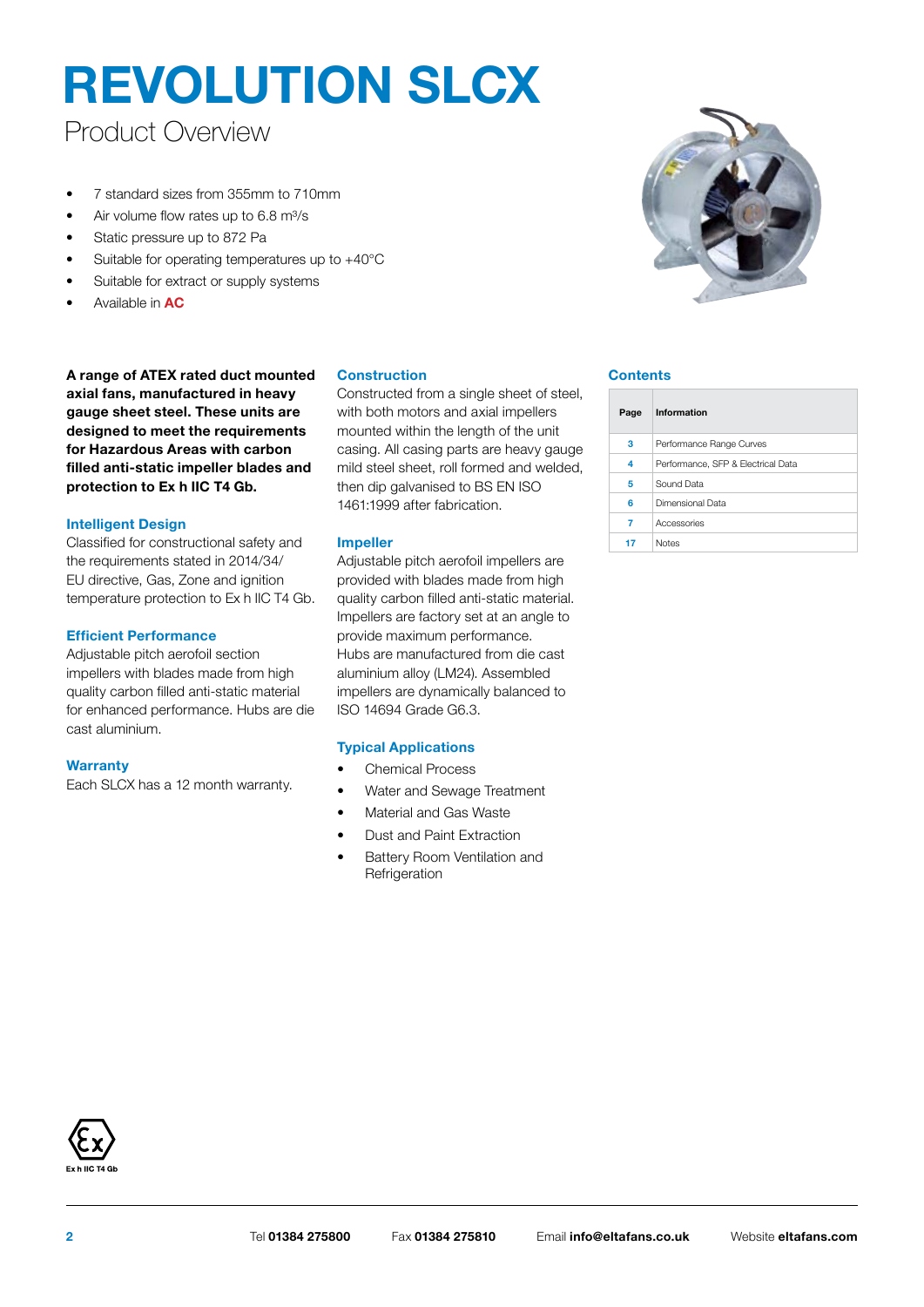Performance Range Curves

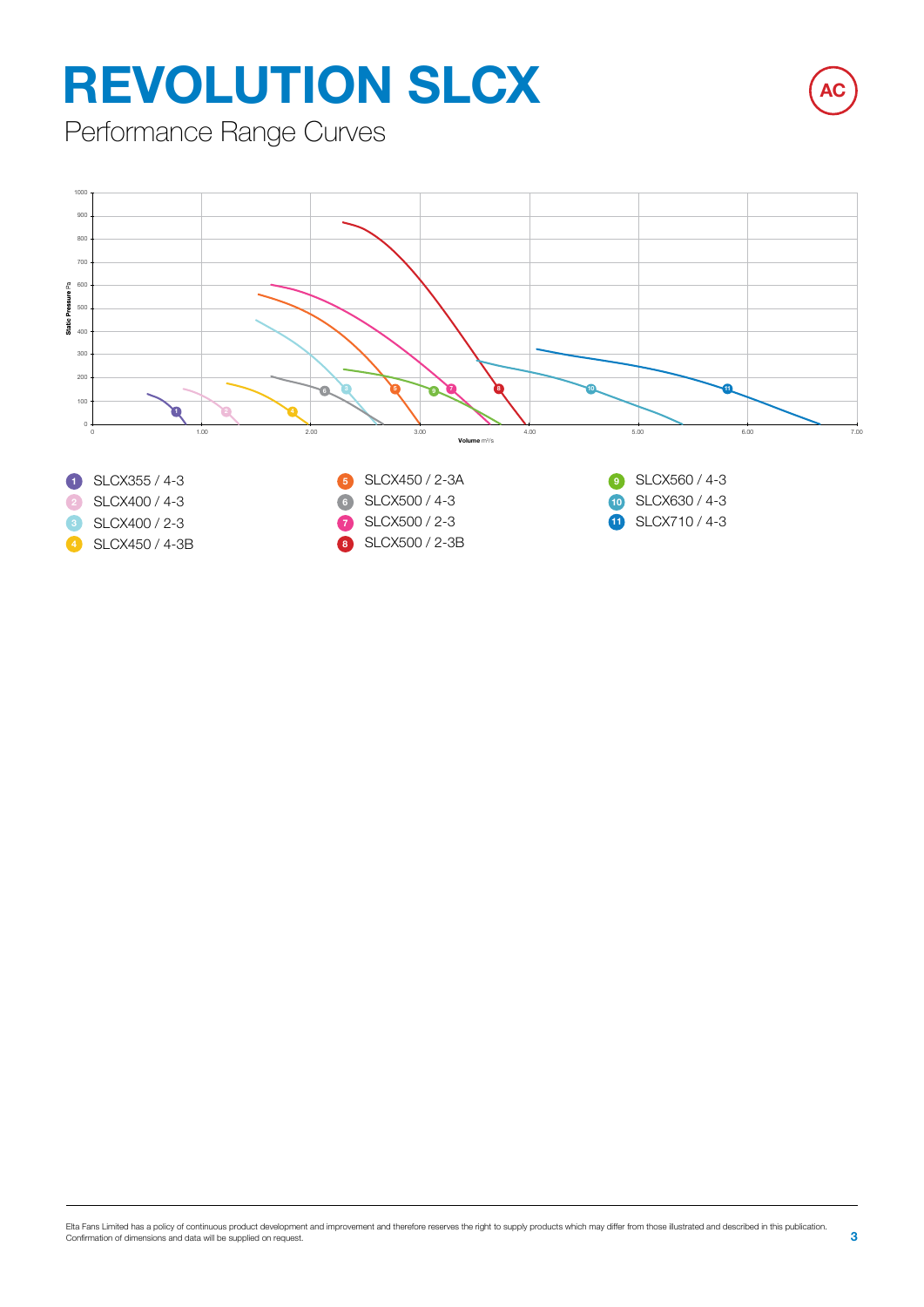Performance, SFP & Electrical Data

#### **Three Phase** 380V to 415V / 50Hz

| <b>Product</b>      | <b>Speed</b> | <b>Airflow</b> |       | Airflow m <sup>3</sup> /s @ Static Pressure Pa |       |             |             |       |                      |       |                      | <b>At Best</b><br><b>Efficiency Point</b> |        | <b>Electrical Data</b>   |              | dBA                 |           |            |        |    |
|---------------------|--------------|----------------|-------|------------------------------------------------|-------|-------------|-------------|-------|----------------------|-------|----------------------|-------------------------------------------|--------|--------------------------|--------------|---------------------|-----------|------------|--------|----|
| Code                | r/min        | <b>SFP</b>     | 0     | 25                                             | 50    | 75          | 100         | 150   | 200                  | 250   | 300                  | 350                                       | 400    | 500                      | Output<br>kW | Peak<br><b>Amps</b> | <b>SC</b> | $\Delta/Y$ | @ 3m   |    |
|                     |              | $m^3/s$        | 0.860 | 0.821                                          | 0.773 | 0.716       | 0.648       |       |                      |       | ٠                    | $\ddot{\phantom{1}}$                      | $\sim$ | $\sim$                   |              |                     |           |            | Inlet  | 50 |
| <b>SLCX355/4-3</b>  | 1360         | W/(L/s)        | 0.28  | 0.32                                           | 0.36  | 0.40        | 0.45        |       | ä,                   |       | $\ddot{\phantom{1}}$ | $\ddot{\phantom{1}}$                      | $\sim$ | $\sim$                   | 0.370        | 1.10                | 3.74      | Mains      | Outlet | 49 |
| <b>SLCX400/4-3</b>  | 1390         | $m^3/s$        | 1.343 | 1.292                                          | 1.235 | 1.170       | 1.094       | 0.849 |                      |       | ٠                    | ٠                                         | $\sim$ | $\overline{\phantom{a}}$ | 0.550        | 1.60                | 6.56      | Mains      | Inlet  | 53 |
|                     |              | W/(L/s)        | 0.36  | 0.38                                           | 0.41  | 0.44        | 0.47        | 0.60  |                      |       |                      | ÷,                                        |        | $\sim$                   |              |                     |           |            | Outlet | 53 |
| <b>SLCX400/2-3</b>  | 2820         | $m^3/s$        | 2.601 | 2.554                                          | 2.507 |             | 2.462 2.416 | 2.322 | 2.224                | 2.117 | 1.998                | 1.858                                     | 1.690  | $\sim$                   | 2.200        | 5.00                | 28.00     | Mains      | Inlet  | 61 |
|                     |              | W/(L/s)        | 0.79  | 0.80                                           | 0.82  | 0.83        | 0.85        | 0.88  | 0.92                 | 0.96  | 1.02                 | 1.08                                      | 1.18   | $\sim$                   |              |                     |           |            | Outlet | 61 |
| <b>SLCX450/4-3B</b> | 1390         | $m^3/s$        | 1.979 | 1.904                                          | 1.829 | 1.753       | 1.670       | 1.444 |                      |       |                      | $\overline{a}$                            | ÷.     | $\sim$                   | 0.750        | 1.60                | 7.79      | Mains      | Inlet  | 56 |
|                     |              | W/(L/s)        | 0.32  | 0.35                                           | 0.38  | 0.41        | 0.45        | 0.54  | $\ddot{\phantom{1}}$ |       |                      | ÷.                                        | $\sim$ | $\sim$                   |              |                     |           |            | Outlet | 56 |
| <b>SLCX450/2-3A</b> | 2820         | $m^3/s$        | 2.998 | 2.961                                          | 2.923 | 2.885       | 2.845       | 2.764 | 2.679                | 2.587 | 2.487                | 2.377                                     | 2.250  | 1.900                    | 2.200        | 5.00                | 28.00     | Mains      | Inlet  | 68 |
|                     |              | W/(L/s)        | 0.47  | 0.49                                           | 0.51  | 0.53        | 0.55        | 0.60  | 0.65                 | 0.69  | 0.75                 | 0.80                                      | 0.87   | 1.05                     |              |                     |           |            | Outlet | 68 |
| <b>SLCX500/4-3</b>  | 1380         | $m^3/s$        | 2.668 | 2.579                                          | 2.494 | 2.409       | 2.317       | 2.082 | 1.680                |       |                      | ÷.                                        |        | $\sim$                   | 1.100        | 2.70                | 11.10     | Mains      | Inlet  | 62 |
|                     |              | W/(L/s)        | 0.37  | 0.40                                           | 0.43  | 0.45        | 0.47        | 0.53  | 0.64                 |       |                      | ÷.                                        |        | $\ddot{\phantom{1}}$     |              |                     |           |            | Outlet | 59 |
| <b>SLCX500/2-3</b>  | 2820         | $m^3/s$        | 3.642 | 3.584                                          | 3.527 | 3.468       | 3.410       | 3.291 | 3.168                | 3.042 | 2.910                | 2.771                                     | 2.622  | 2.274                    | 2.200        | 5.00                | 28.00     | Mains      | Inlet  | 73 |
|                     |              | W/(L/s)        | 0.56  | 0.57                                           | 0.59  | 0.60        | 0.62        | 0.66  | 0.72                 | 0.78  | 0.86                 | 0.95                                      | 1.05   | 1.27                     |              |                     |           |            | Outlet | 73 |
| <b>SLCX500/2-3B</b> | 2900         | $m^3/s$        | 3.962 | 3.920                                          | 3.879 | 3.839       | 3.800       | 3.723 | 3.648                | 3.574 | 3.501                | 3.427                                     | 3.353  | 3.201                    | 4.000        | 8.00                | 56.00     | Mains      | Inlet  | 80 |
|                     |              | W/(L/s)        | 0.89  | 0.91                                           | 0.93  | 0.95        | 0.97        | 1.00  | 1.04                 | 1.09  | 1.13                 | 1.17                                      | 1.22   | 1.32                     |              |                     |           |            | Outlet | 80 |
| <b>SLCX560/4-3</b>  | 1380         | $m^3/s$        | 3.739 | 3.646                                          | 3.551 | 3.452 3.347 |             | 3.102 | 2.749                |       | ٠                    | $\sim$                                    | $\sim$ | $\sim$                   | 1.500        | 3.50                | 15.40     | Mains      | Inlet  | 65 |
|                     |              | W/(L/s)        | 0.38  | 0.41                                           | 0.43  | 0.45        | 0.48        | 0.53  | 0.60                 |       | ٠                    | ÷.                                        | $\sim$ | ٠                        |              |                     |           |            | Outlet | 62 |
| <b>SLCX630/4-3</b>  | 1410         | $m^3/s$        | 5.400 | 5.285                                          | 5.150 | 5.004       | 4.860       | 4.570 | 4.230                | 3.735 | ٠                    | ÷.                                        | $\sim$ | ٠                        | 3.000        | 6.50                | 35.75     | Mains      | Inlet  | 66 |
|                     |              | W/[L/s]        | 0.42  | 0.44                                           | 0.47  | 0.49        | 0.51        | 0.56  | 0.61                 | 0.69  | Ē,                   | ٠                                         |        | ٠                        |              |                     |           |            | Outlet | 65 |
| <b>SLCX710/4-3</b>  | 1410         | $m^3/s$        | 6.661 | 6.515                                          | 6.376 | 6.238       | 6.099       | 5.805 | 5.462                | 5.003 | 4.355                |                                           |        | ۰                        | 3.000        | 6.50                | 35.75     | Mains      | Inlet  | 68 |
|                     |              | W/(L/s)        | 0.38  | 0.40                                           | 0.43  | 0.45        | 0.47        | 0.52  | 0.57                 | 0.62  | 0.71                 |                                           |        |                          |              |                     |           |            | Outlet | 71 |

**AC**

Data provided is at standard air density of 1.2 kg/mª.<br>Exempt from ErP of the European Parliament.<br>Peak Amps @ 400V / 3PH / 50Hz.<br>The overall A-weighted sound pressure level is at a distance of 3m with spherical free-field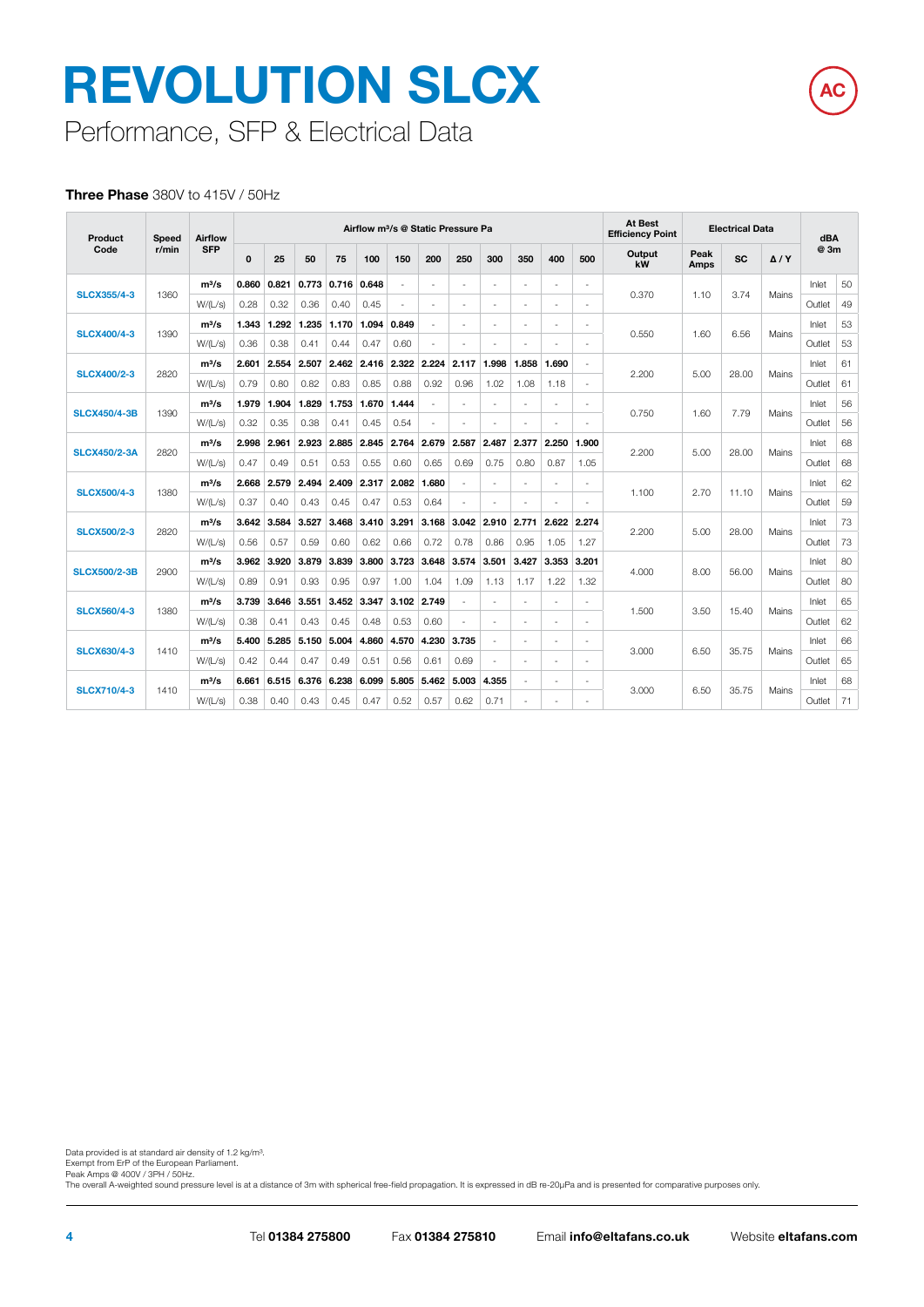## Sound Data **REVOLUTION SLCX**

## **AC**

#### **Three Phase** 380V to 415V / 50Hz

| Product             | Speed |        |      |          |       |       | Sound Power Level dBW @ Octave Band Hz |      |      |      | <b>Total</b> |
|---------------------|-------|--------|------|----------|-------|-------|----------------------------------------|------|------|------|--------------|
| Code                | r/min |        | 63Hz | $125$ Hz | 250Hz | 500Hz | 1kHz                                   | 2kHz | 4kHz | 8kHz | dB           |
| <b>SLCX355/4-3</b>  | 1360  | Inlet  | 64   | 68       | 69    | 62    | 66                                     | 65   | 59   | 48   | 74           |
|                     |       | Outlet | 67   | 67       | 72    | 64    | 64                                     | 63   | 60   | 53   | 75           |
| <b>SLCX400/4-3</b>  | 1390  | Inlet  | 69   | 68       | 69    | 68    | 70                                     | 68   | 62   | 54   | 77           |
|                     |       | Outlet | 70   | 69       | 73    | 70    | 67                                     | 66   | 63   | 56   | 78           |
| <b>SLCX400/2-3</b>  | 2820  | Inlet  | 83   | 81       | 82    | 79    | 76                                     | 73   | 71   | 66   | 88           |
|                     |       | Outlet | 80   | 85       | 83    | 77    | 75                                     | 73   | 69   | 64   | 89           |
| <b>SLCX450/4-3B</b> |       | Inlet  | 72   | 71       | 72    | 71    | 73                                     | 71   | 65   | 57   | 80           |
|                     | 1390  | Outlet | 73   | 72       | 76    | 73    | 70                                     | 69   | 66   | 59   | 81           |
|                     | 2820  | Inlet  | 88   | 81       | 84    | 81    | 84                                     | 82   | 80   | 72   | 92           |
| <b>SLCX450/2-3A</b> |       | Outlet | 84   | 82       | 86    | 81    | 84                                     | 82   | 80   | 76   | 92           |
|                     |       | Inlet  | 71   | 73       | 74    | 76    | 79                                     | 76   | 75   | 64   | 84           |
| <b>SLCX500/4-3</b>  | 1380  | Outlet | 78   | 75       | 78    | 75    | 74                                     | 73   | 71   | 64   | 84           |
|                     |       | Inlet  | 95   | 83       | 88    | 87    | 90                                     | 85   | 84   | 79   | 98           |
| <b>SLCX500/2-3</b>  | 2820  | Outlet | 85   | 82       | 89    | 86    | 89                                     | 87   | 84   | 80   | 95           |
|                     |       | Inlet  | 91   | 86       | 88    | 95    | 97                                     | 94   | 92   | 88   | 102          |
| <b>SLCX500/2-3B</b> | 2900  | Outlet | 92   | 87       | 89    | 95    | 95                                     | 94   | 92   | 88   | 101          |
|                     |       | Inlet  | 77   | 75       | 80    | 80    | 82                                     | 79   | 78   | 70   | 88           |
| <b>SLCX560/4-3</b>  | 1380  | Outlet | 80   | 78       | 81    | 79    | 77                                     | 76   | 74   | 68   | 87           |
|                     |       | Inlet  | 80   | 73       | 81    | 80    | 82                                     | 78   | 79   | 72   | 88           |
| <b>SLCX630/4-3</b>  | 1410  | Outlet | 81   | 80       | 83    | 81    | 80                                     | 78   | 77   | 70   | 89           |
| <b>SLCX710/4-3</b>  |       | Inlet  | 83   | 79       | 85    | 86    | 84                                     | 80   | 80   | 72   | 92           |
|                     | 1410  | Outlet | 87   | 84       | 87    | 87    | 86                                     | 84   | 84   | 75   | 94           |

Data provided at standard air density of 1.2 kg/m<sup>3</sup>. Tests and preparation of the sound data have been carried out in accordance with BS 848 Part 2:1985 at 50% peak pressure. The Sound Power Level Spectra are in dB re-1pW.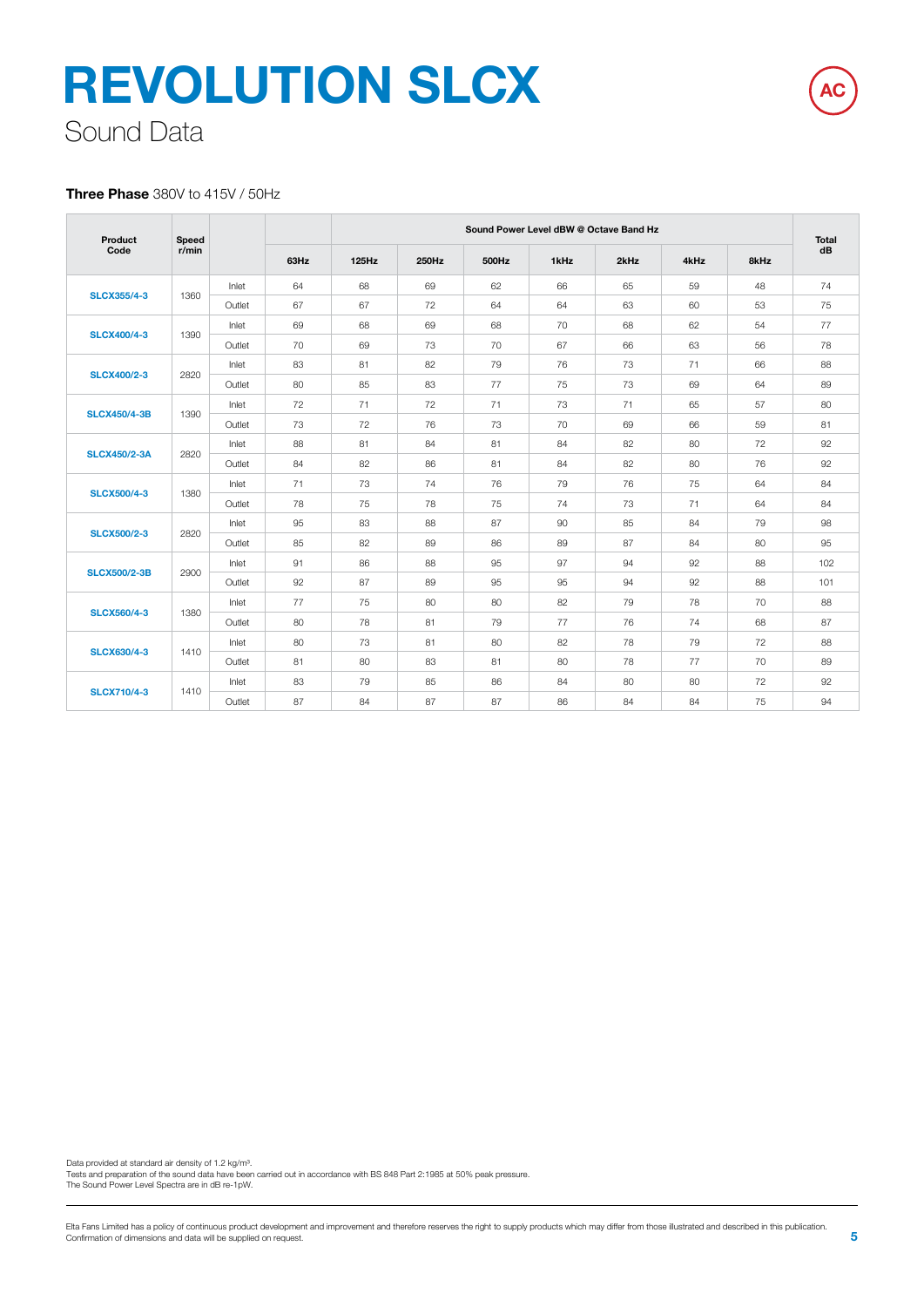Dimensional Data

#### **Three Phase**

| Product<br>Code     | A   | B   | C   | D   | E. | F  | G   | Κ   | Weight<br>kg |
|---------------------|-----|-----|-----|-----|----|----|-----|-----|--------------|
| <b>SLCX355/4-3</b>  | 355 | 425 | 375 | 255 | 8  | 10 | 395 | M20 | 29           |
| <b>SLCX400/4-3</b>  | 400 | 475 | 400 | 270 | 8  | 12 | 450 | M20 | 35           |
| <b>SLCX400/2-3</b>  | 400 | 475 | 400 | 270 | 8  | 12 | 450 | M20 | 43           |
| <b>SLCX450/4-3B</b> | 450 | 530 | 450 | 290 | 8  | 12 | 500 | M20 | 40           |
| <b>SLCX450/2-3A</b> | 450 | 530 | 450 | 290 | 8  | 12 | 500 | M20 | 47           |
| <b>SLCX500/4-3</b>  | 500 | 585 | 450 | 310 | 12 | 12 | 560 | M20 | 47           |
| <b>SLCX500/2-3</b>  | 500 | 585 | 450 | 310 | 12 | 12 | 560 | M20 | 51           |
| <b>SLCX500/2-3B</b> | 500 | 585 | 450 | 310 | 12 | 12 | 560 | M20 | 68           |
| <b>SLCX560/4-3</b>  | 560 | 645 | 450 | 340 | 12 | 12 | 620 | M20 | 63           |
| <b>SLCX630/4-3</b>  | 630 | 715 | 450 | 355 | 12 | 12 | 690 | M20 | 64           |
| <b>SLCX710/4-3</b>  | 710 | 795 | 450 | 385 | 16 | 12 | 770 | M20 | 70           |



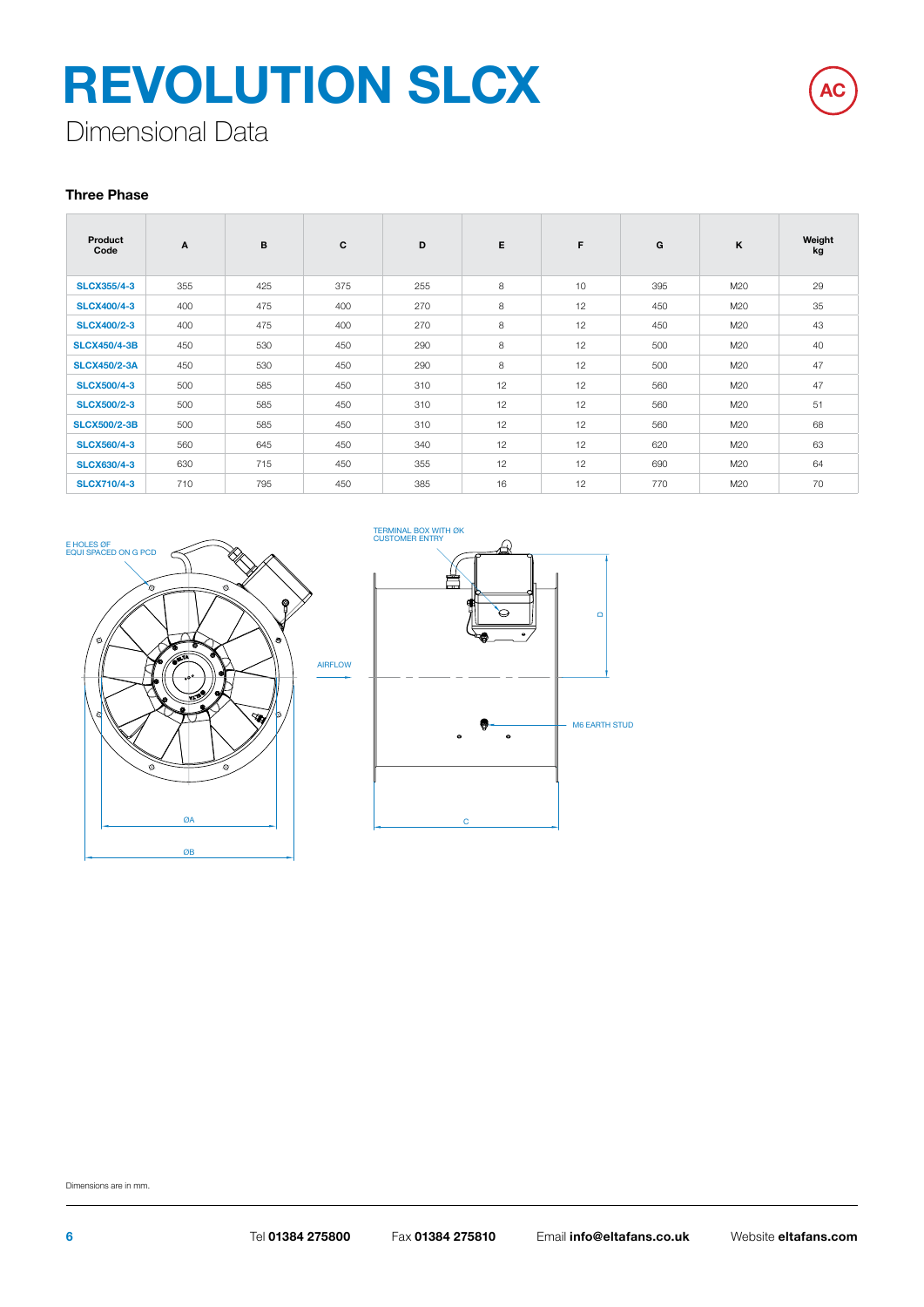Accessories

#### **Three Phase**

| Product<br>Code     | Ancillary<br>Pack* | <b>AV Mounts</b><br>(set of 4) | <b>Bell Mouth</b><br>Inlet | <b>Flanged Silencer</b><br>1D Podded | <b>Flanged Silencer</b><br>1D Unpodded | <b>Flanged Silencer</b><br>2D Podded |
|---------------------|--------------------|--------------------------------|----------------------------|--------------------------------------|----------------------------------------|--------------------------------------|
| <b>SLCX355/4-3</b>  | APK350/002         | 062-002                        | 241B-0355                  | 068-0350-1DEP                        | 068-0350-1DENP                         | 068-0350-2DEP                        |
| <b>SLCX400/4-3</b>  | APK400/003         | 062-003                        | 241B-0400-BFLL             | 068-0400-1DEP                        | 068-0400-1DENP                         | 068-0400-2DEP                        |
| <b>SLCX400/2-3</b>  | APK400/003         | 062-003                        | 241B-0400-BFLL             | 068-0400-1DEP                        | 068-0400-1DENP                         | 068-0400-2DEP                        |
| <b>SLCX450/4-3B</b> | APK450/003         | 062-003                        | 241B-0450-BFLL             | 068-0450-1DEP                        | 068-0450-1DENP                         | 068-0450-2DEP                        |
| <b>SLCX450/2-3A</b> | APK450/003         | 062-003                        | 241B-0450-BFLL             | 068-0450-1DFP                        | 068-0450-1DENP                         | 068-0450-2DFP                        |
| <b>SLCX500/4-3</b>  | APK500/003         | 062-003                        | 241B-0500-BELL             | 068-0500-1DEP                        | 068-0500-1DENP                         | 068-0500-2DEP                        |
| <b>SLCX500/2-3</b>  | APK500/003         | 062-003                        | 241B-0500-BELL             | 068-0500-1DEP                        | 068-0500-1DENP                         | 068-0500-2DEP                        |
| <b>SLCX500/2-3B</b> | APK500/003         | 062-003                        | 241B-0500-BELL             | 068-0500-1DEP                        | 068-0500-1DENP                         | 068-0500-2DEP                        |
| <b>SLCX560/4-3</b>  | APK560/003         | 062-003                        | 241B-0560-BELL             | 068-0560-1DEP                        | 068-0560-1DENP                         | 068-0560-2DEP                        |
| <b>SLCX630/4-3</b>  | APK630/003         | 062-003                        | 241B-0630-BELL             | 068-0630-1DEP                        | 068-0630-1DENP                         | 068-0630-2DEP                        |
| <b>SLCX710/4-3</b>  | APK710/004         | 062-004                        | 241B-0710-BFLL             | 068-0710-1DFP                        | 068-0710-1DENP                         | 068-0710-2DFP                        |

| Product<br>Code     | <b>Flanged Silencer</b><br>2D Unpodded | <b>Impeller Side</b><br>Guard | <b>Matching Flanges</b><br>(each) | <b>Mounting Feet</b><br>(each) | <b>Standard Ambient</b><br><b>Flexible Connectors</b><br>(each) | Wiring<br><b>Dlagram</b> |
|---------------------|----------------------------------------|-------------------------------|-----------------------------------|--------------------------------|-----------------------------------------------------------------|--------------------------|
| <b>SLCX355/4-3</b>  | 068-0350-2DENP                         | 078C-0350-C                   | 061B-0350                         | 060B-0355                      | 063-0350-MAN150                                                 | 152-612                  |
| <b>SLCX400/4-3</b>  | 068-0400-2DENP                         | 078C-0400-C                   | 061B-0400                         | 060B-0400                      | 063-0400-MAN150                                                 | 152-612                  |
| <b>SLCX400/2-3</b>  | 068-0400-2DENP                         | 078C-0400-C                   | 061B-0400                         | 060B-0400                      | 063-0400-MAN150                                                 | 152-612                  |
| <b>SLCX450/4-3B</b> | 068-0450-2DENP                         | 078C-0450-C                   | 061B-0450                         | 060B-0450                      | 063-0450-MAN150                                                 | 152-612                  |
| <b>SLCX450/2-3A</b> | 068-0450-2DENP                         | 078C-0450-C                   | 061B-0450                         | 060B-0450                      | 063-0450-MAN150                                                 | 152-612                  |
| <b>SLCX500/4-3</b>  | 068-0500-2DENP                         | 078C-0500-C                   | 061B-0500                         | 060B-0500                      | 063-0500-MAN150                                                 | 152-612                  |
| <b>SLCX500/2-3</b>  | 068-0500-2DENP                         | 078C-0500-C                   | 061B-0500                         | 060B-0500                      | 063-0500-MAN150                                                 | 152-612                  |
| <b>SLCX500/2-3B</b> | 068-0500-2DENP                         | 078C-0500-C                   | 061B-0500                         | 060B-0500                      | 063-0500-MAN150                                                 | 152-612                  |
| <b>SLCX560/4-3</b>  | 068-0560-2DENP                         | 078C-0560-C                   | 061B-0560                         | 060B-0560                      | 063-0560-MAN150                                                 | 152-612                  |
| <b>SLCX630/4-3</b>  | 068-0630-2DENP                         | 078C-0630-C                   | 061B-0630                         | 060B-0630                      | 063-0630-MAN200                                                 | 152-612                  |
| <b>SLCX710/4-3</b>  | 068-0710-2DENP                         | 078C-0710-C                   | 061B-0710                         | 060B-0710                      | 063-0710-MAN200                                                 | 152-612                  |

\* Controller is not ATEX rated and must be mounted outside the hazardous area.

**AC**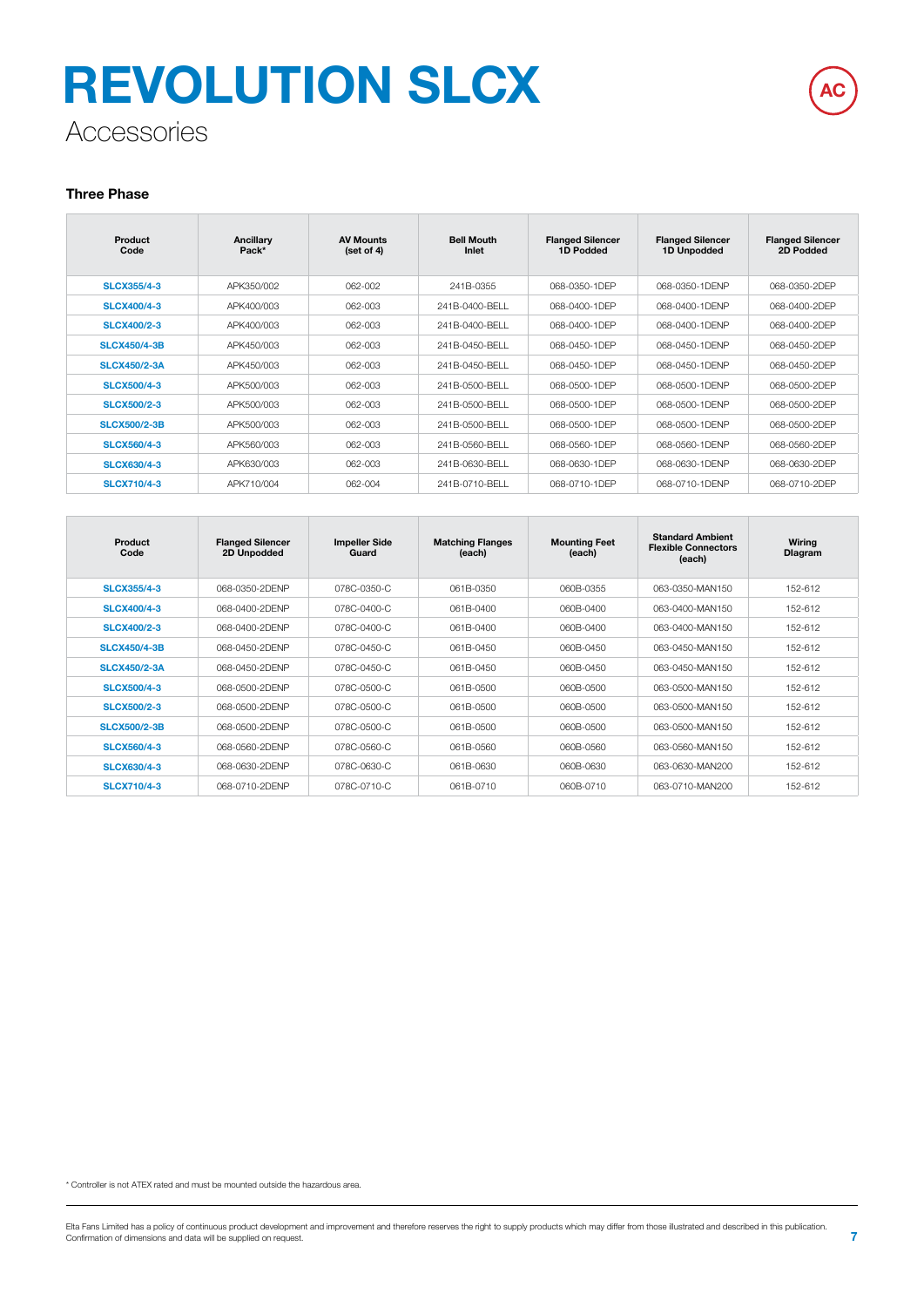



- Fits directly to mounting feet
- Rubber with steel insert
- Supplied as set of 4, complete with fixings

| Product<br>Code | A  | в  | С  | D       | Е  |                | G             | Weight<br>kg |
|-----------------|----|----|----|---------|----|----------------|---------------|--------------|
| 062-002         | 64 | 50 | 43 | 5.5     | 20 | M <sub>6</sub> | Ø7            | 0.040        |
| 062-003         | 80 | 57 | 45 | 5       | 32 | M <sub>8</sub> | $12 \times 9$ | 0.102        |
| 062-004         | 80 | 57 | 45 | -<br>b. | 32 | M <sub>8</sub> | $12 \times 9$ | 0.102        |



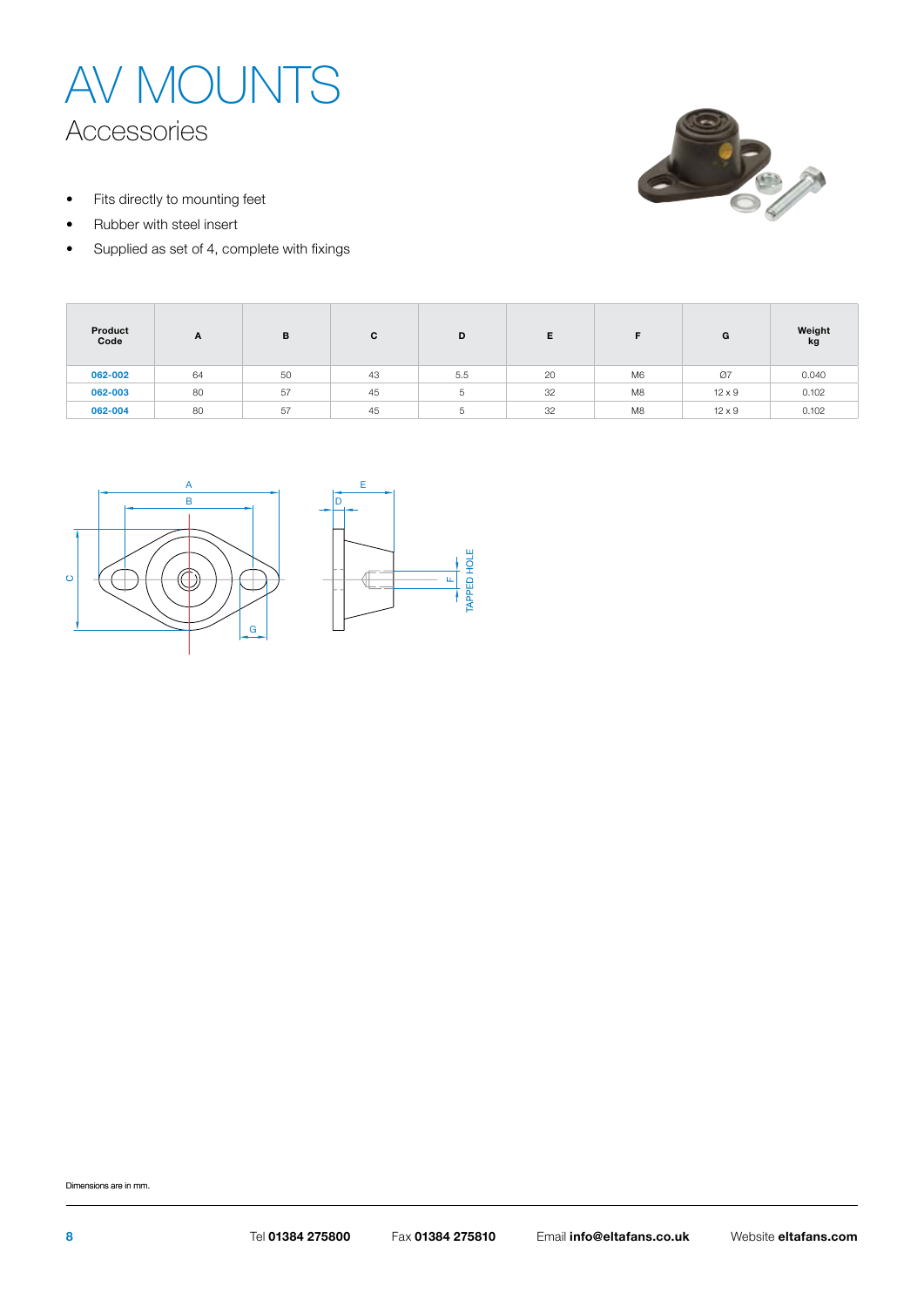# BELL MOUTH INLET

### Accessories

- For improved airflow in end of duct applications
- Fixed directly to fan case flange
- Hot dip galvanised steel

#### **Single Phase** 220V to 240V / 50Hz or 60Hz



| Product<br>Code | Fan Dia, A | B   | C | D   | Е   | Weight<br>kg |
|-----------------|------------|-----|---|-----|-----|--------------|
| 241B-0355*      | 350        | 425 | 3 | 65  | 450 | 3.0          |
| 241B-0400-BELL  | 400        | 485 | 3 | 75  | 515 | 4.5          |
| 241B-0450-BELL  | 450        | 535 | 3 | 85  | 570 | 5.3          |
| 241B-0500-BELL  | 500        | 585 | 3 | 93  | 630 | 6.2          |
| 241B-0560-BELL  | 560        | 645 | 3 | 105 | 700 | 7.5          |
| 241B-0630-BELL  | 630        | 715 | 3 | 105 | 780 | 9.0          |
| 241B-0710-BELL  | 710        | 795 | 3 | 120 | 870 | 11.1         |

\*Inlet cone

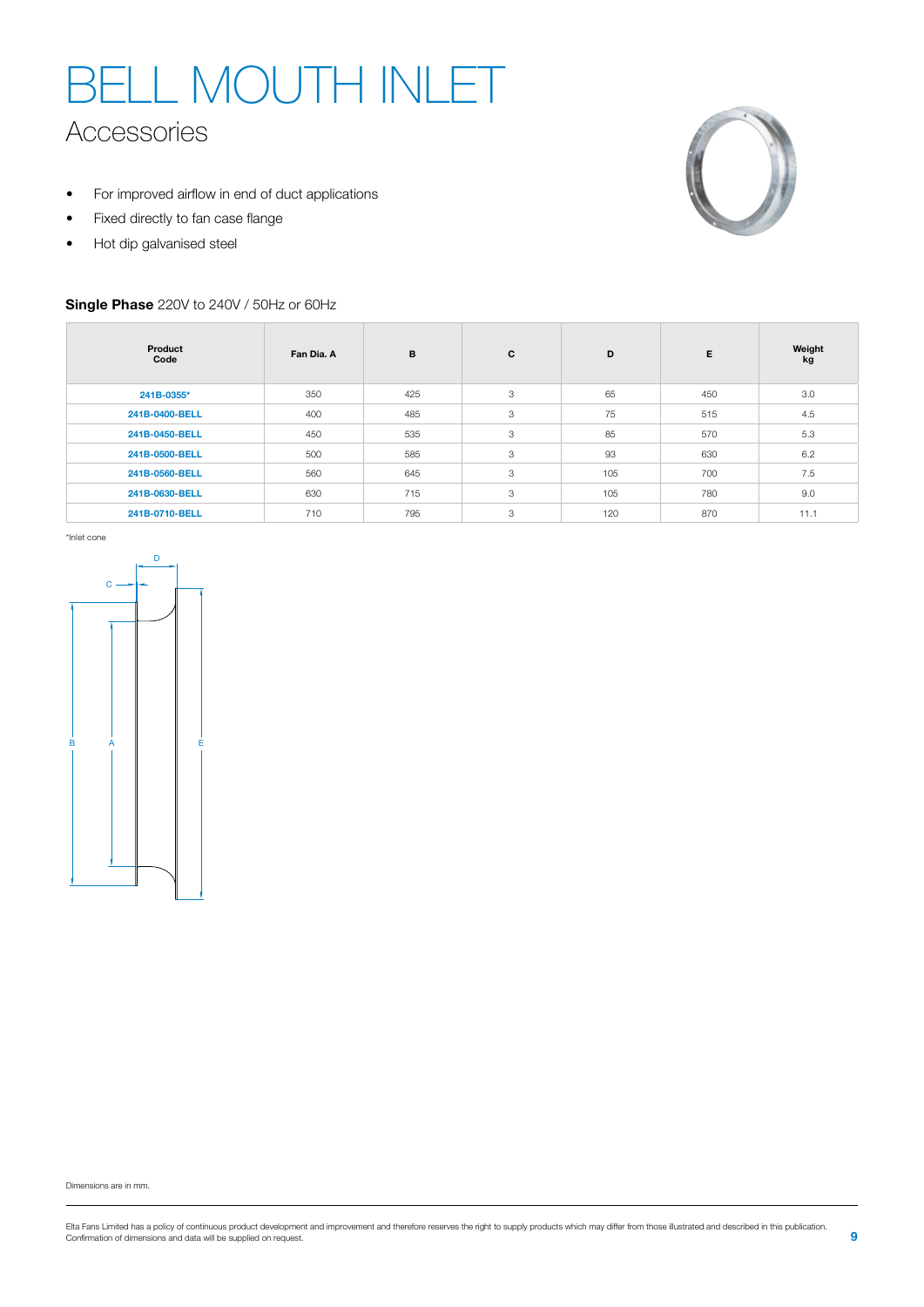

- Ideal for bolting directly to fan flange
- Ideal for all axial fans
- Ideal for cross talk elimination
- Ideal for flexible or spiral ducting

#### **Overview**

Elta Fans are able to provide 2 types of cylindrical silencers as standard; Type DENP (without pod) and DEP (with pod), these are categorised as follows; Compact Silencers (ENP / EP), Standard Silencers (ENP / EP / Melinex).

#### **Construction**

Both types are rigidly constructed in galvanised sheet steel, with a highly absorbent sound attenuating lining between the outer casing and the inner perforated steel lining. The end faces of the silencer has a series of threaded holes for direct mounting to the fixing flange/flexible collar. The EP (podded versions) will provide an improved level of attenuation. The inner acoustic pod is constructed from perforated steel sheet with a sound absorbent infill.

Melinex lined silencers must be used to prevent grease impregnation into the acoustic media for kitchen extract applications as prescribed in DW/172 HVAC Specification For Kitchen Ventilation Systems. For Melinex insertion losses, please contact Elta Fans. Silencers can be provided with differing lengths:  $1D = 1$  times diameter, 2D = 2 times diameter. The Velocity through podded silencer should not exceed 15m/s.

#### **Silencer Attenuation**

To determine the sound level of a fan fitted with a silencer, the dynamic insertion loss should be subtracted from the sound power level spectrum (dBW) of the fan. This should be done for the entire octave band mid-frequency spectrum. The fan dBW ratings and silencer attenuation apply equally to in duct applications, with a silencer connected between the fan and the duct system.

#### **Dynamic Insertion Loss**

The silencer attenuation is defined as the "dynamic insertion loss". The values quoted in the tables represent the difference between the sound power level of a fan and silencer combination (dBW) and that of the fan alone (dBW). The dynamic insertion losses shown are the attenuations recorded under ideal working conditions. The achieved attenuation will vary according to the air velocity and flow pattern in the airways. Noise regeneration can occur at higher velocities, especially in EP silencers.

#### **Square / Rectangular Silencers**

In highly noise sensitive areas, where the circular silencers cannot achieve the necessary attenuation levels, Elta can design and build optional splitter silencers for greater effect.

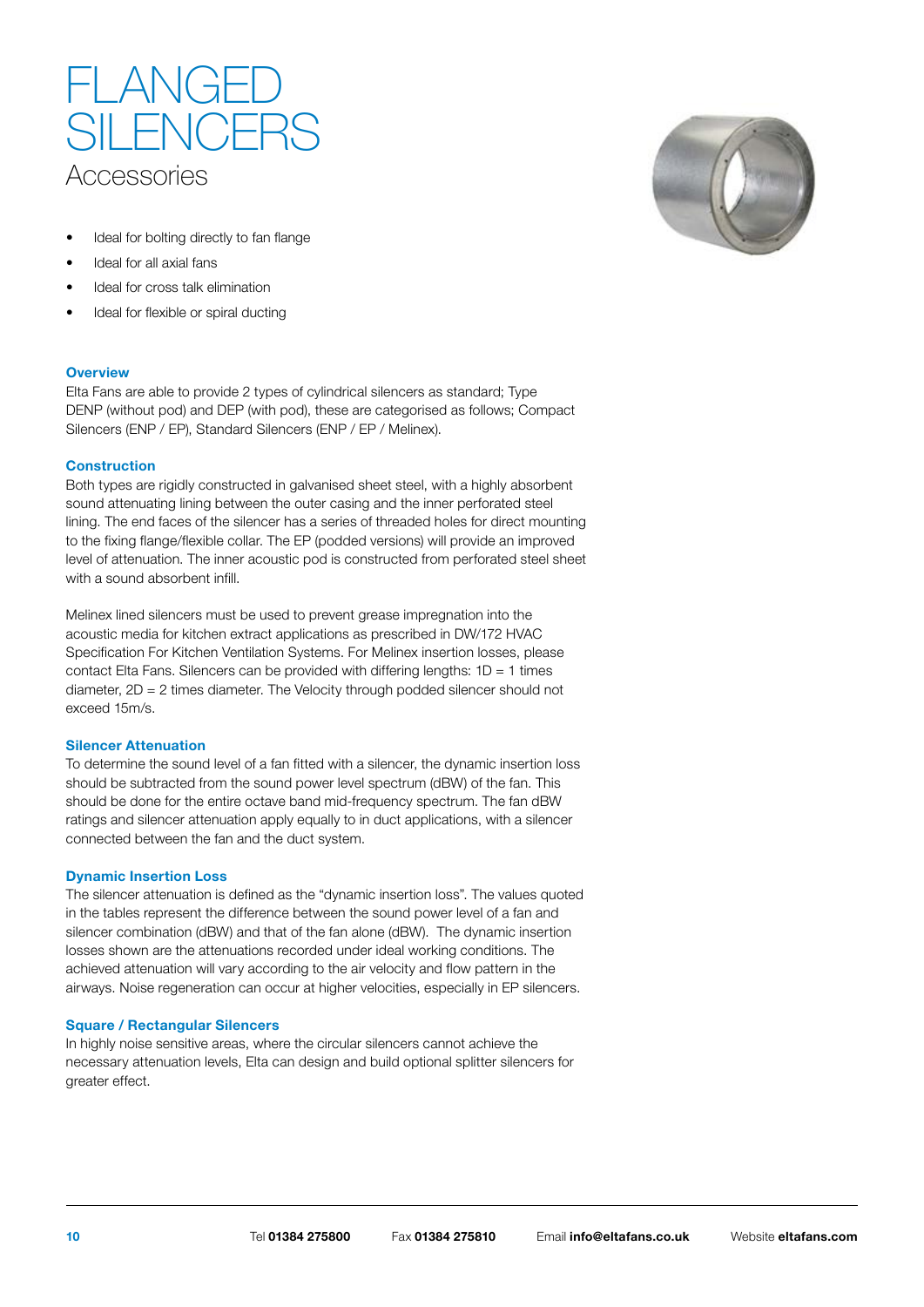## FLANGED SILENCERS Dynamic Insertion Loss & Pressure Graphs

#### **Dynamic Insertion Loss**

| <b>Fan Size</b><br>0350-0560 | Silencer | Silencer    | Insertion Loss @ Octave Band (Hz) |       |       |       |       |       |       |       |  |  |
|------------------------------|----------|-------------|-----------------------------------|-------|-------|-------|-------|-------|-------|-------|--|--|
|                              | Length   | <b>Type</b> | 63                                | 125   | 250   | 500   | 1k    | 2k    | 4k    | 8k    |  |  |
|                              |          | <b>ENP</b>  | $-2$                              | $-5$  | $-6$  | $-9$  | $-13$ | $-11$ | $-6$  | $-6$  |  |  |
|                              | 1D       | <b>FP</b>   | $-4$                              | $-6$  | -8    | $-11$ | $-18$ | $-19$ | $-17$ | $-14$ |  |  |
|                              |          | <b>ENP</b>  | $-4$                              | $-8$  | $-12$ | $-17$ | $-23$ | $-17$ | $-12$ | $-10$ |  |  |
|                              | 2D       | EP          | $-7$                              | $-10$ | $-12$ | $-21$ | $-26$ | $-26$ | $-24$ | $-22$ |  |  |
|                              |          | <b>ENP</b>  | $-3$                              | $-4$  | -9    | $-15$ | $-15$ | $-8$  | $-7$  | $-6$  |  |  |
|                              | 1D       | <b>FP</b>   | $-4$                              | $-6$  | -8    | $-17$ | $-23$ | $-20$ | $-18$ | $-10$ |  |  |
| 0630-0710                    |          | <b>ENP</b>  | $-6$                              | $-8$  | $-13$ | $-22$ | $-22$ | $-13$ | $-12$ | $-9$  |  |  |
|                              | 2D       | EP          | -8                                | $-11$ | $-16$ | $-27$ | $-32$ | $-31$ | $-29$ | $-19$ |  |  |

#### **Podded Silencers Pressure Graphs**





For Ø250 podded pressure losses, please contact Elta Fans.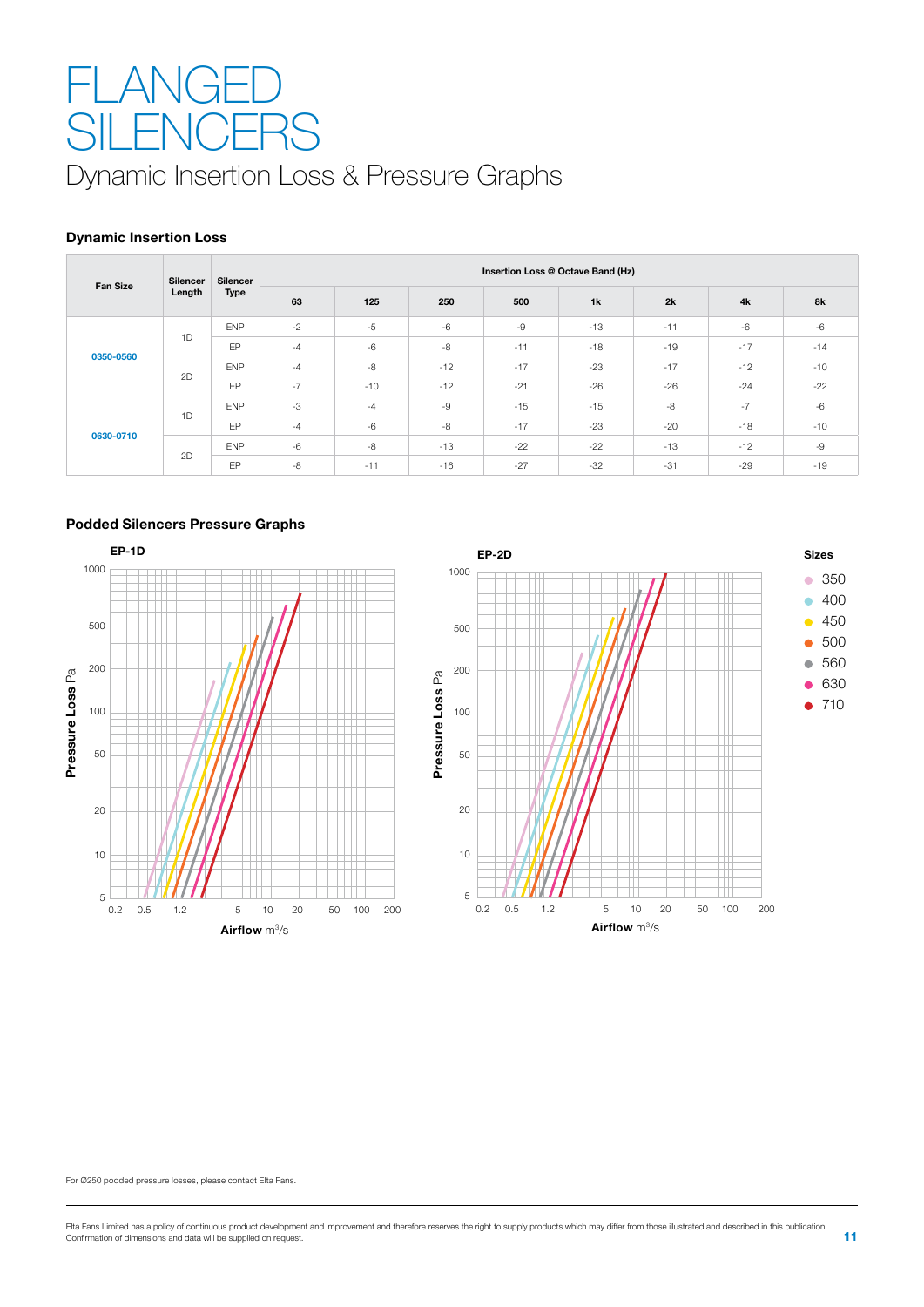## Dimensional Data FLANGED **SILENCERS**

#### Silencer 1DEP Podded

| <b>Product Code</b> | Fan<br><b>Dia</b> | A   | B   | C  | D              | E   | Weight<br>kg |
|---------------------|-------------------|-----|-----|----|----------------|-----|--------------|
| 068-0350-1DEP       | 350               | 350 | 452 | 8  | M <sub>8</sub> | 395 | 13           |
| 068-0400-1DEP       | 400               | 400 | 503 | 8  | M10            | 450 | 16           |
| 068-0450-1DEP       | 450               | 450 | 604 | 8  | M10            | 500 | 18           |
| 068-0500-1DEP       | 500               | 500 | 657 | 12 | M10            | 560 | 22           |
| 068-0560-1DEP       | 560               | 560 | 714 | 12 | M10            | 620 | 26           |
| 068-0630-1DEP       | 630               | 630 | 784 | 12 | M10            | 690 | 31           |
| 068-0710-1DEP       | 710               | 710 | 864 | 16 | M10            | 770 | 39           |

#### Silencer 1DENP Unpodded

Silencer 2DENP Unpodded

| <b>Product Code</b> | Fan<br><b>Dia</b> | A   | в   | C  | D              | E   | Weight<br>kg |
|---------------------|-------------------|-----|-----|----|----------------|-----|--------------|
| 068-0350-1DENP      | 350               | 350 | 452 | 8  | M <sub>8</sub> | 395 | 11           |
| 068-0400-1DENP      | 400               | 400 | 503 | 8  | M10            | 450 | 13           |
| 068-0450-1DENP      | 450               | 450 | 604 | 8  | M10            | 500 | 15           |
| 068-0500-1DENP      | 500               | 500 | 657 | 12 | M10            | 560 | 18           |
| 068-0560-1DENP      | 560               | 560 | 714 | 12 | M10            | 620 | 22           |
| 068-0630-1DENP      | 630               | 630 | 784 | 12 | M10            | 690 | 26           |
| 068-0710-1DENP      | 710               | 710 | 864 | 16 | M10            | 770 | 32           |

#### Silencer 2DEP Podded

| <b>Product Code</b> | Fan<br>Dia | A    | B   | C  | D              | E   | Weight<br>kg |
|---------------------|------------|------|-----|----|----------------|-----|--------------|
| 068-0350-2DEP       | 350        | 700  | 452 | 8  | M <sub>8</sub> | 395 | 21           |
| 068-0400-2DEP       | 400        | 800  | 503 | 8  | M10            | 450 | 26           |
| 068-0450-2DEP       | 450        | 900  | 604 | 8  | M10            | 500 | 31           |
| 068-0500-2DEP       | 500        | 1000 | 657 | 12 | M10            | 560 | 37           |
| 068-0560-2DEP       | 560        | 1120 | 714 | 12 | M10            | 620 | 46           |
| 068-0630-2DEP       | 630        | 1260 | 784 | 12 | M10            | 690 | 57           |
| 068-0710-2DEP       | 710        | 1420 | 864 | 16 | M10            | 770 | 71           |

| <b>Product Code</b> | Fan<br><b>Dia</b> | A    | в   | C               | D              | E   | Weight<br>kg |
|---------------------|-------------------|------|-----|-----------------|----------------|-----|--------------|
| 068-0350-2DENP      | 350               | 700  | 452 | 8               | M <sub>8</sub> | 395 | 18           |
| 068-0400-2DENP      | 400               | 800  | 503 | 8               | M10            | 450 | 22           |
| 068-0450-2DENP      | 450               | 900  | 604 | 8               | M10            | 500 | 27           |
| 068-0500-2DENP      | 500               | 1000 | 657 | 12 <sup>2</sup> | M10            | 560 | 32           |
| 068-0560-2DENP      | 560               | 1120 | 714 | 12              | M10            | 620 | 39           |
| 068-0630-2DENP      | 630               | 1260 | 784 | 12              | M10            | 690 | 48           |
| 068-0710-2DENP      | 710               | 1420 | 864 | 16              | M10            | 770 | 59           |

### POD FITTED TO EP TYPE ONLY

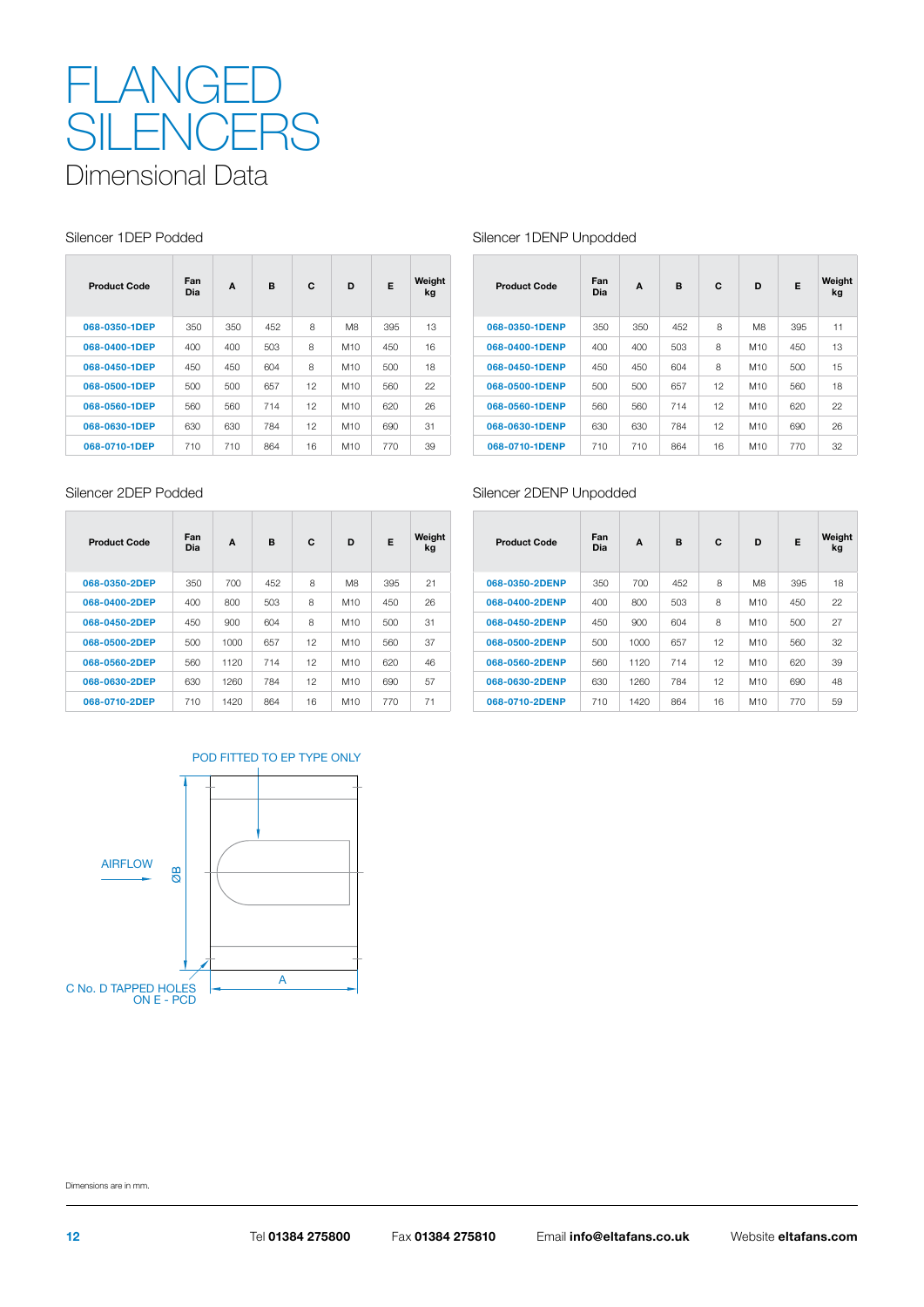### Accessories IMPELLER SIDE GUARD

- Powder coated polyester epoxy paint finish in RAL 7040 (Window Grey)
- Fix with clips & screw provided



| Product<br>Code | Fan Dia. | A   | в  | Weight<br>kg |
|-----------------|----------|-----|----|--------------|
| 078C-0350-C     | 350      | 370 | 23 | 1.4          |
| 078C-0400-C     | 400      | 420 | 26 | 1.6          |
| 078C-0450-C     | 450      | 470 | 29 | 1.8          |
| 078C-0500-C     | 500      | 520 | 32 | 2.2          |
| 078C-0560-C     | 560      | 585 | 32 | 2.5          |
| 078C-0710-C     | 710      | 730 | 50 | 3.2          |

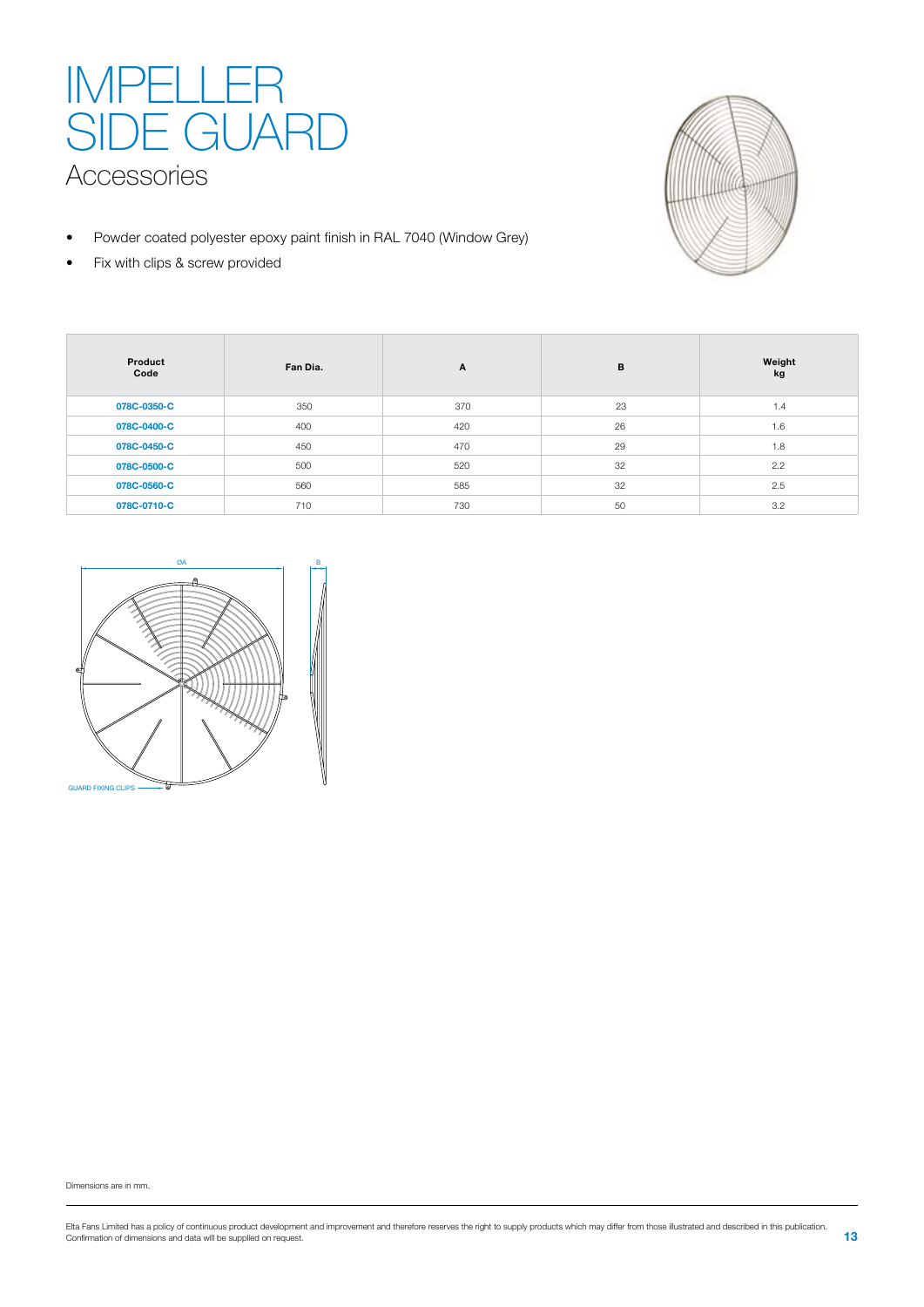

- Fits directly to fan case flange
- Provides easy connection to flexible connector or ducting
- Hot dip galvanised steel



| Product<br>Code | Fan Dia.<br>A | B   | $\mathbf{C}$ | D   | E. | F  | G   | Weight<br>kg |
|-----------------|---------------|-----|--------------|-----|----|----|-----|--------------|
| 061B-0350       | 355           | 425 | 40           | 1.5 | 8  | 10 | 395 | 1.2          |
| 061B-0400       | 400           | 475 | 40           | 1.5 | 8  | 12 | 450 | 1.2          |
| 061B-0450       | 450           | 530 | 40           | 1.5 | 8  | 12 | 500 | 2.2          |
| 061B-0500       | 500           | 585 | 45           | 2.0 | 12 | 12 | 560 | 2.6          |
| 061B-0560       | 560           | 645 | 45           | 2.0 | 12 | 12 | 620 | 3.0          |
| 061B-0630       | 630           | 715 | 45           | 2.0 | 12 | 12 | 690 | 3.5          |
| 061B-0710       | 710           | 795 | 45           | 2.0 | 16 | 12 | 770 | 3.7          |

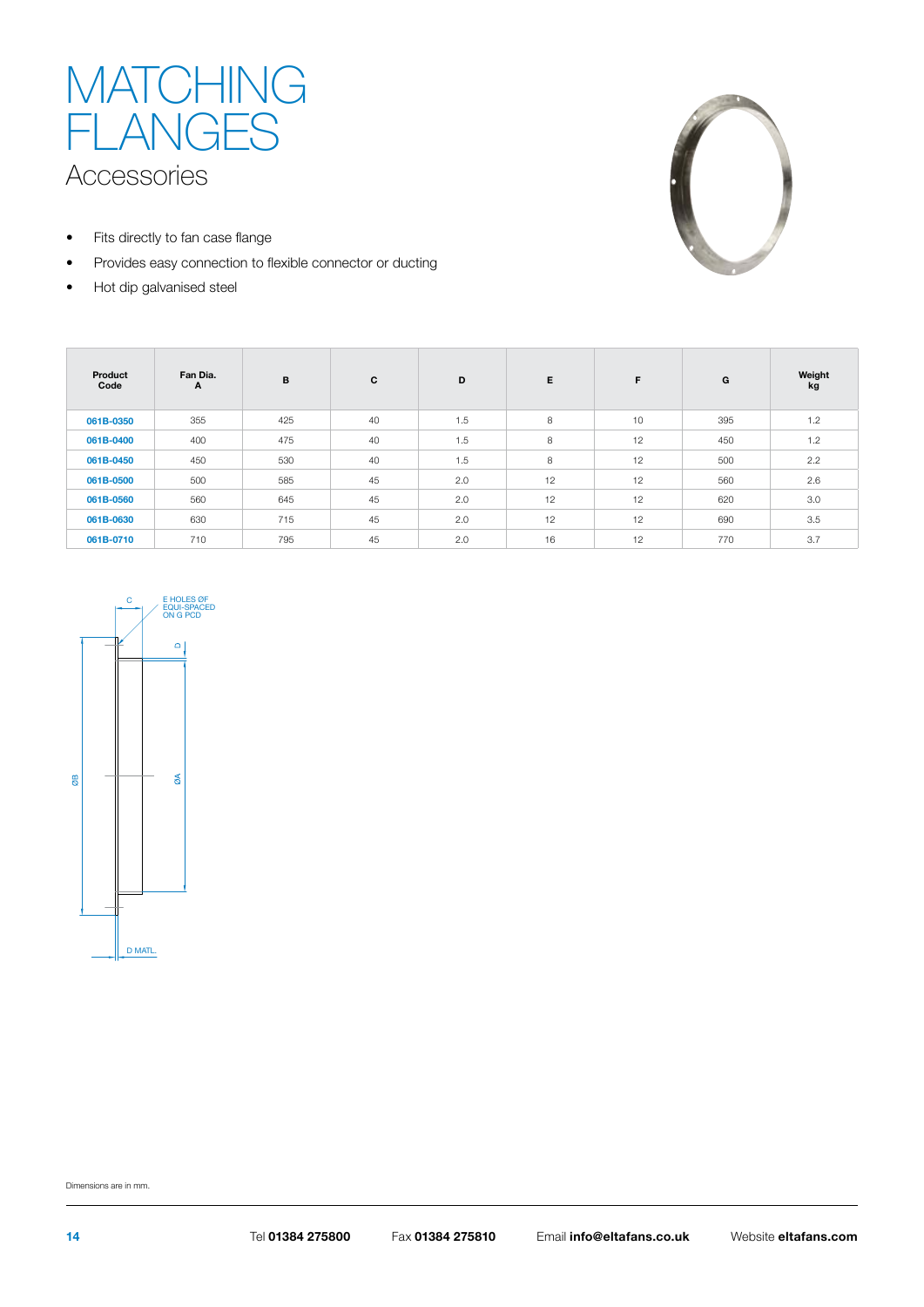### Accessories **MOUNTING** FEET



- For free standing mounting of ducted fans
- Fixes directly to fan case flange
- Hot dip galvanised steel

| Product<br>Code | Fan Dia. | A   | B   | C   | D   | E. | F.   | G              | н              | Weight<br>kg |
|-----------------|----------|-----|-----|-----|-----|----|------|----------------|----------------|--------------|
| 060B-0355       | 355      | 230 | 300 | 350 | 210 | 40 | 23   | 3              | 9              | 1.3          |
| 060B-0400       | 400      | 250 | 350 | 400 | 230 | 50 | 27.5 | $\overline{4}$ | $\overline{9}$ | 1.5          |
| 060B-0450       | 450      | 280 | 400 | 450 | 255 | 50 | 27.5 | $\overline{4}$ | 11             | 2.0          |
| 060B-0500       | 500      | 315 | 450 | 500 | 290 | 50 | 27.5 | $\overline{4}$ | 11             | 2.5          |
| 060B-0560       | 560      | 355 | 510 | 560 | 330 | 60 | 32   | 5              | 11             | 4.0          |
| 060B-0630       | 630      | 400 | 580 | 630 | 375 | 60 | 32   | 5              | 11             | 5.0          |
| 060B-0710       | 710      | 450 | 660 | 710 | 425 | 60 | 32   | 5              | 11             | 5.5          |

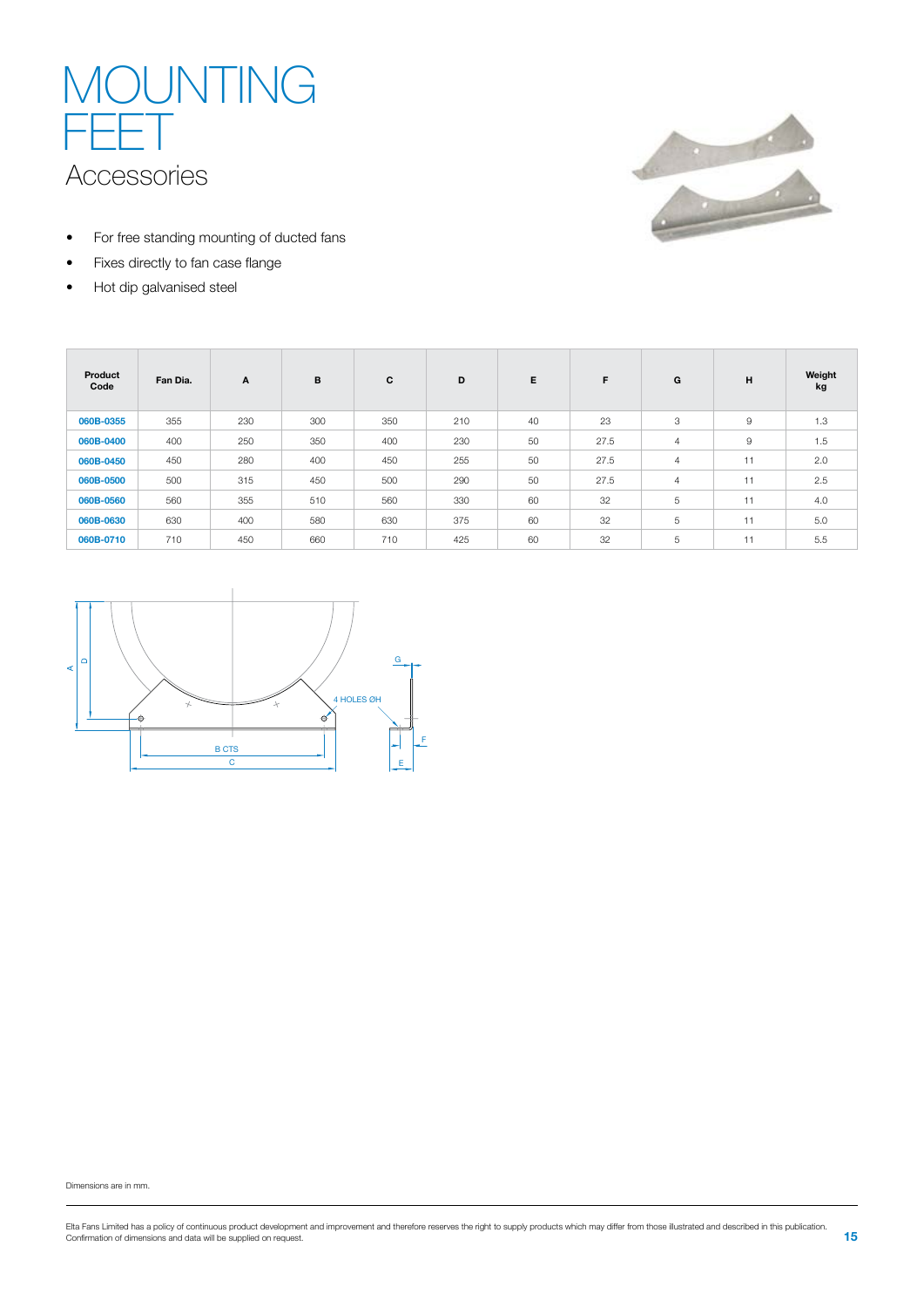## STANDARD AMBIENT FLEXIBLE CONNECTOR

### **Accessories**

- Fit to matching flanges to provide flexible connection
- PVC coating polyester
- Supplied with plated steel band fixings
- Alternative material available to order
- Suitable for temperature between -30°C and +70°C



| Product<br>Code | Fan Dia.<br>A | B   | Weight<br>kg |
|-----------------|---------------|-----|--------------|
| 063-0350-MAN150 | 350           | 150 | 0.7          |
| 063-0400-MAN150 | 400           | 150 | 0.9          |
| 063-0450-MAN150 | 450           | 150 | 1.1          |
| 063-0500-MAN150 | 500           | 150 | 1.2          |
| 063-0560-MAN150 | 560           | 150 | 1.3          |
| 063-0630-MAN200 | 630           | 200 | 1.4          |
| 063-0710-MAN200 | 710           | 200 | 2.0          |



**16** Tel **01384 275800** Fax **01384 275810** Email **info@eltafans.co.uk** Website **eltafans.com**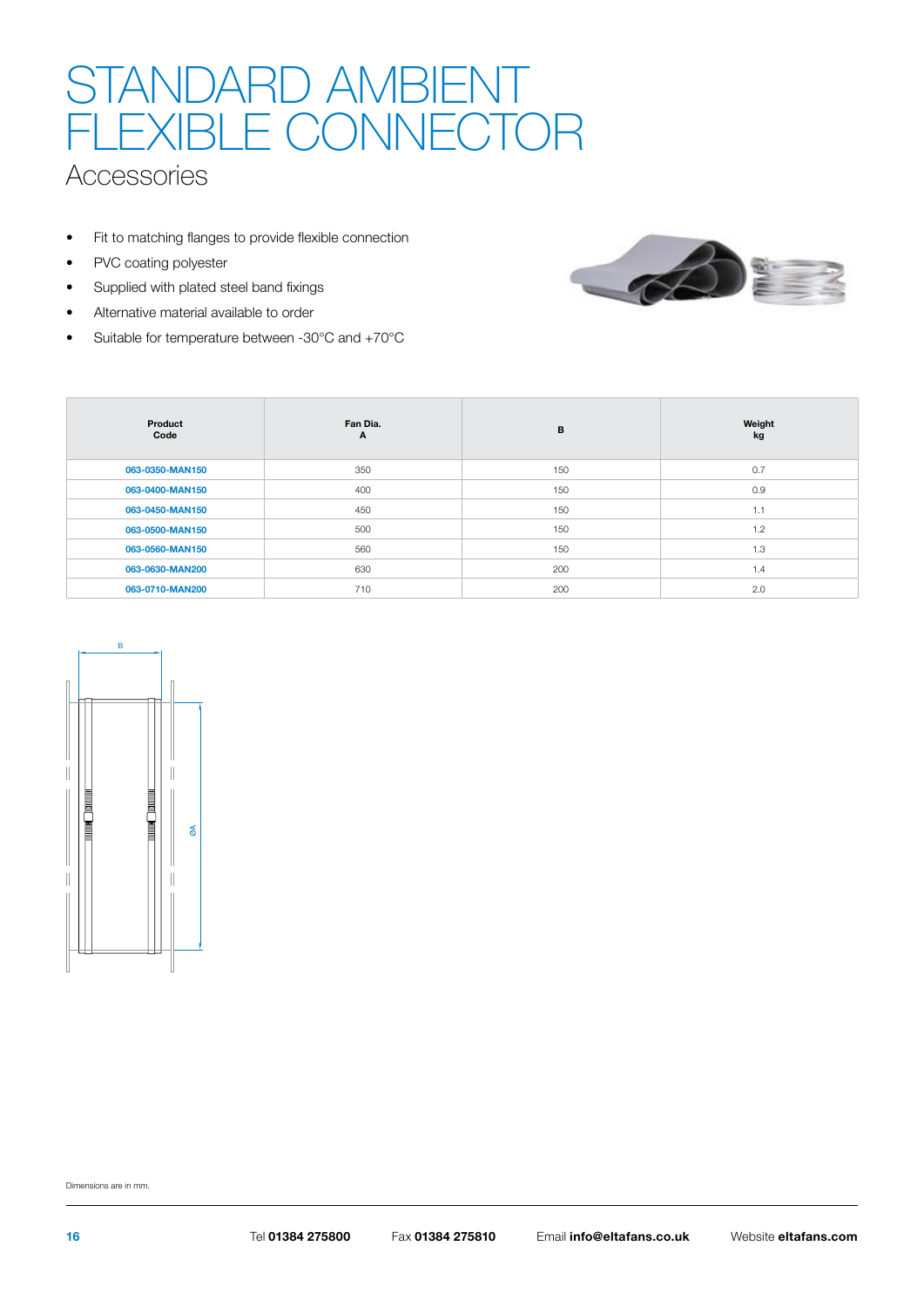**Notes** 

| $\overline{\phantom{0}}$ |
|--------------------------|

Elta Fans Limited has a policy of continuous product development and improvement and therefore reserves the right to supply products which may differ from those illustrated and described in this publication.<br>Confirmation o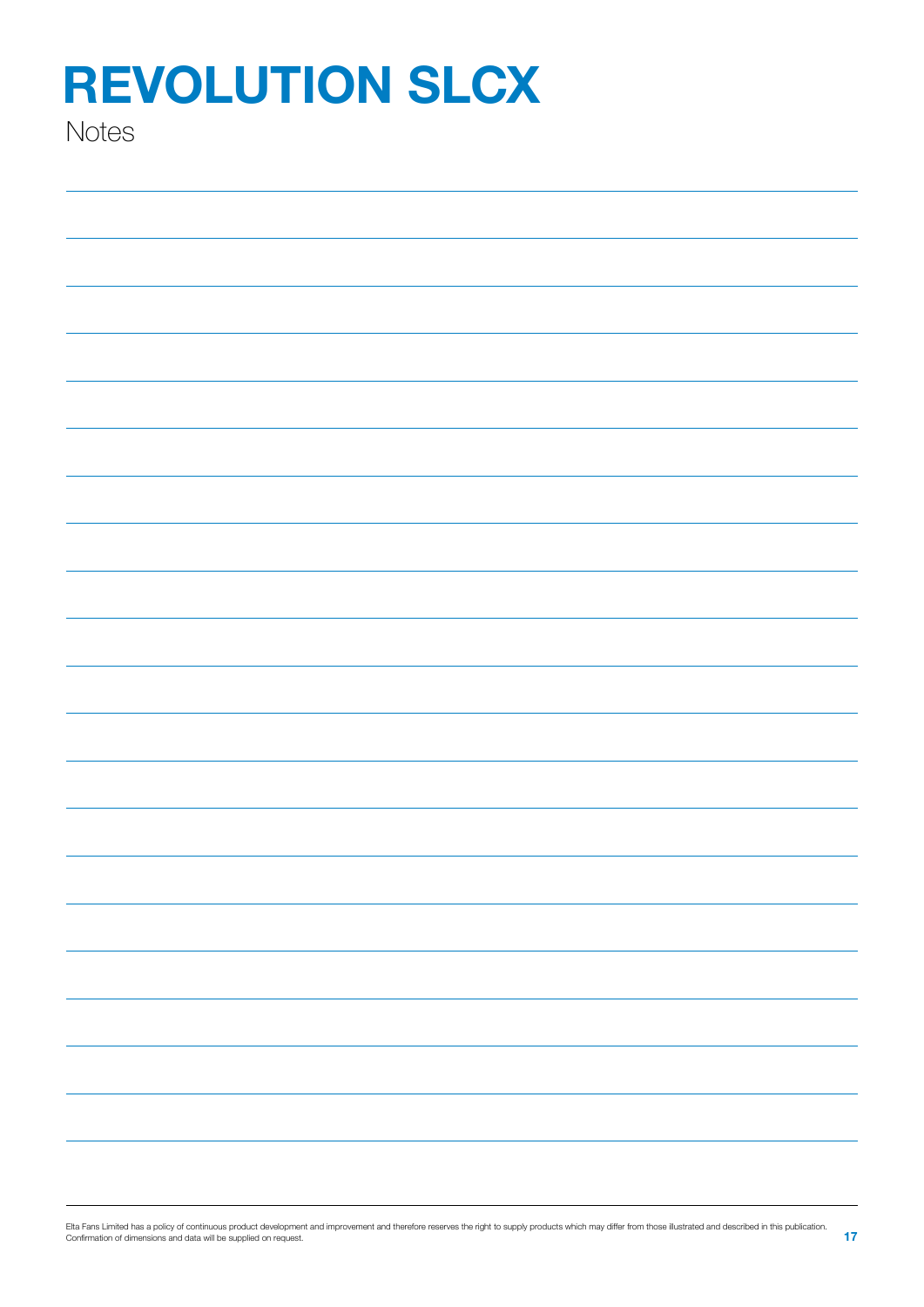**Notes**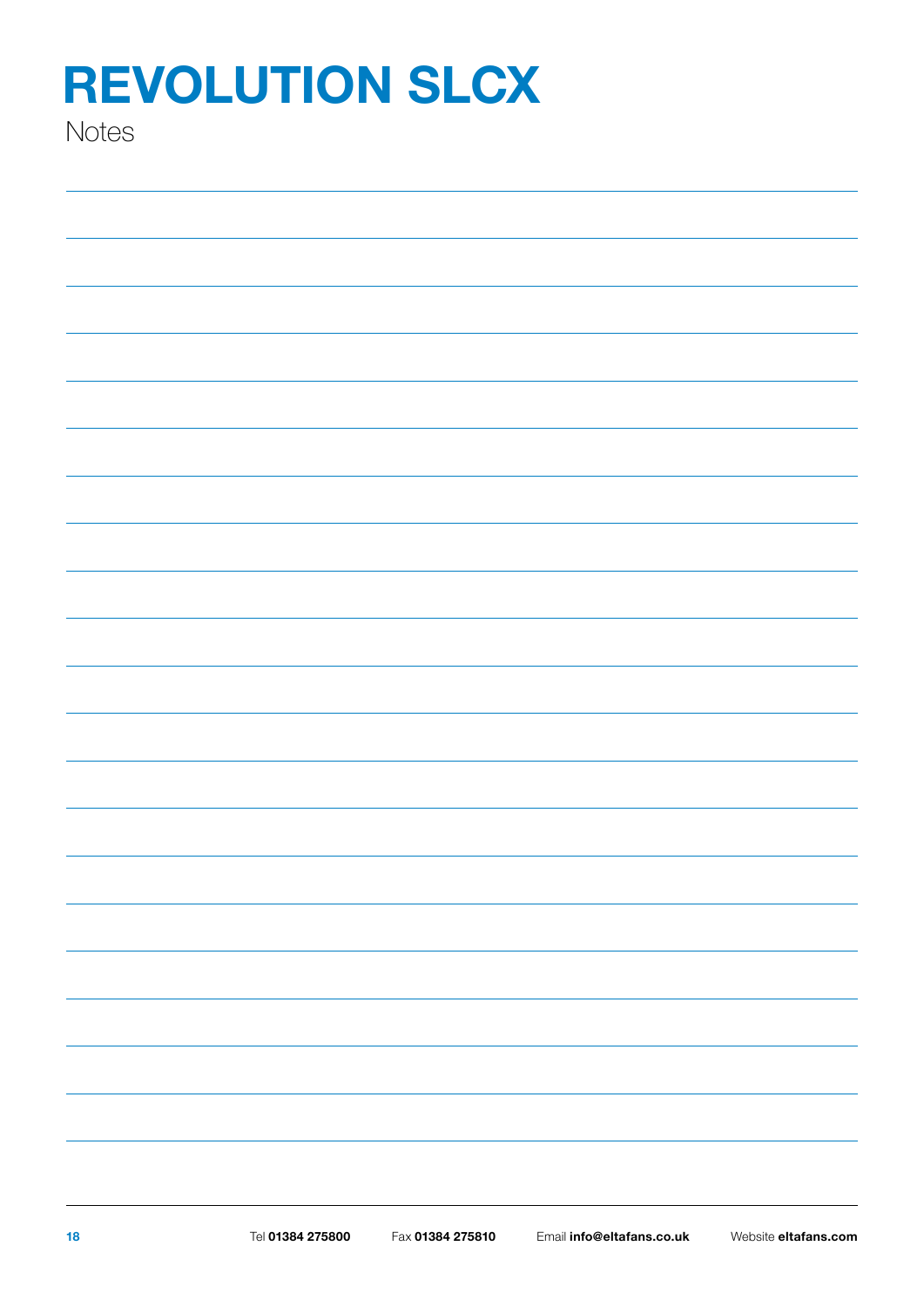**Notes**